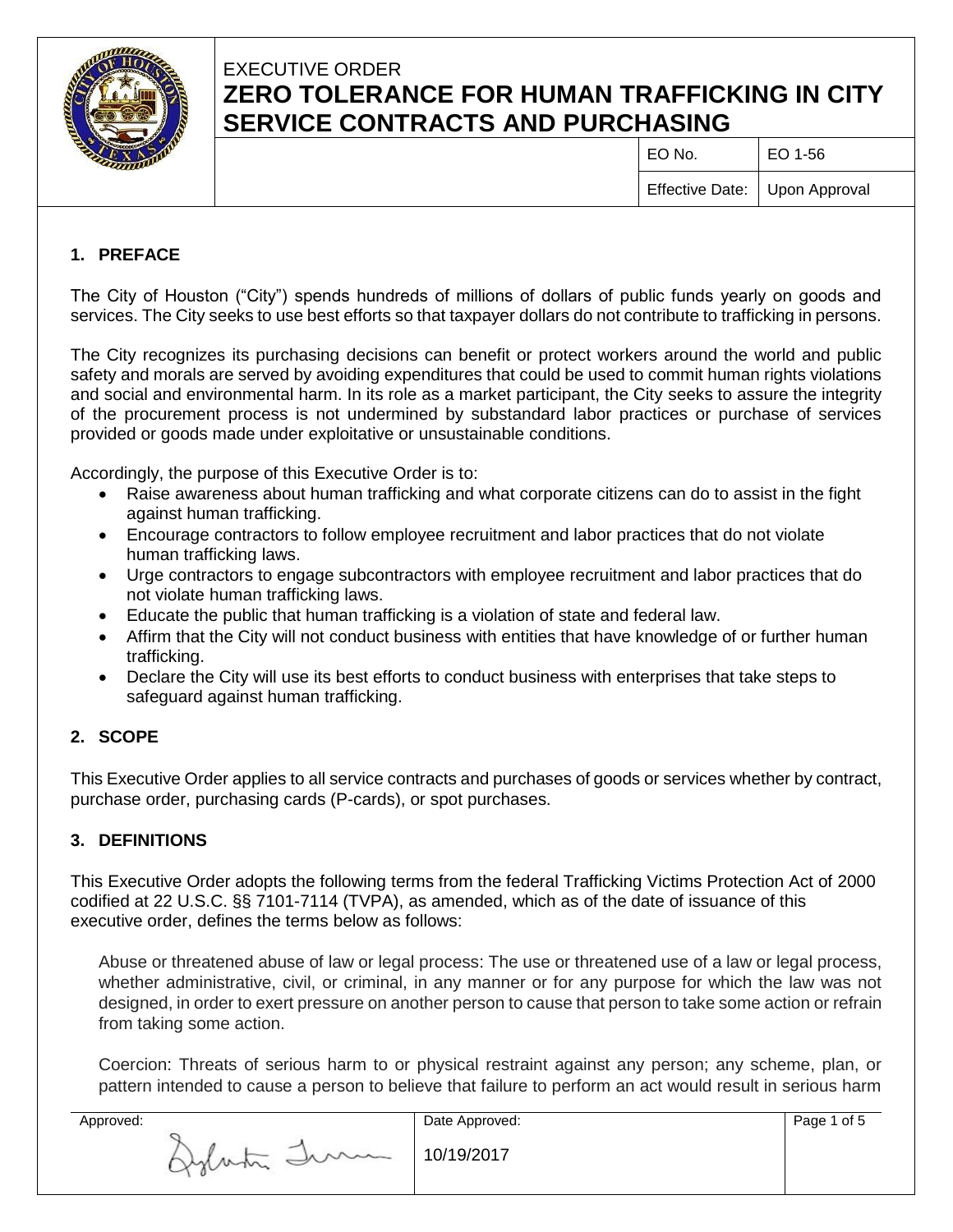to or physical restraint against any person; or the abuse or threatened abuse of the legal process.

Commercial Sex Act: Any sex act on account of which anything of value is given to or received by any person.

Debt Bondage: The status or condition of a debtor arising from a pledge by the debtor of his or her personal services or of those of a person under his or her control as a security for debt, if the value of those services as reasonably assessed is not applied toward the liquidation of the debt or the length and nature of those services are not respectively limited and defined.

Involuntary Servitude: Any scheme, plan, or pattern intended to cause a person to believe that, if the person did not enter into or continue in such condition, that person or another person would suffer serious harm or physical restraint; or the abuse or threatened abuse of the legal process.

Severe Forms of Trafficking in Persons: Sex trafficking in which a commercial sex act is induced by force, fraud, or coercion, or in which the person induced to perform such act has not attained 18 years of age; or the recruitment, harboring, transportation, provision, or obtaining of a person for labor or services, through the use of force, fraud, or coercion for the purpose of subjection to involuntary servitude, peonage, debt bondage, or slavery.

Sex Trafficking: The recruitment, harboring, transportation, provision, obtaining, patronizing, or soliciting of a person for the purpose of a commercial sex act.

Contractor: Any person or legal entity who receives public funds (e.g. funds or payment from the city) for goods or services rendered to the city.

Fair Trade: An innovative, market-based strategy that ensures fair labor practices and environmental sustainability in commodity and craft production. Fair trade's principles include guarantees of a minimum floor price, safe working conditions, sustainable soil and water use practices and funds for community development, as well as prohibitions on child labor, forced labor, and many harmful pesticides and fertilizers.

### **4. GENERAL PROVISIONS**

- 4.1. City funds shall not be used to promote human trafficking in any manner.
- 4.2. The Mayor's Office Human Trafficking shall make best efforts to:
	- 4.2.1. Build awareness of and adherence to this policy through information dissemination and incorporation into relevant City employee training; and
	- 4.2.2. Encourage development of internal City procedures to facilitate the purchase of certified fair trade products.
	- 4.2.3. Review requests for waivers to this Executive Order from departments. The Special Advisor to the Mayor on Human Trafficking will consider requests for waivers from the requirements of this Executive Order from any City department that submits a written request for waiver and offers documented support showing special circumstances that would justify a waiver. The Special Advisor to the Mayor on Human Trafficking will issue a timely decision either granting or denying the waiver. Depending on the circumstances, the following factors may be considered special circumstances that would justify a waiver:
		- 4.2.3.1. Emergency The contract is a response to an emergency that endangers public health or safety;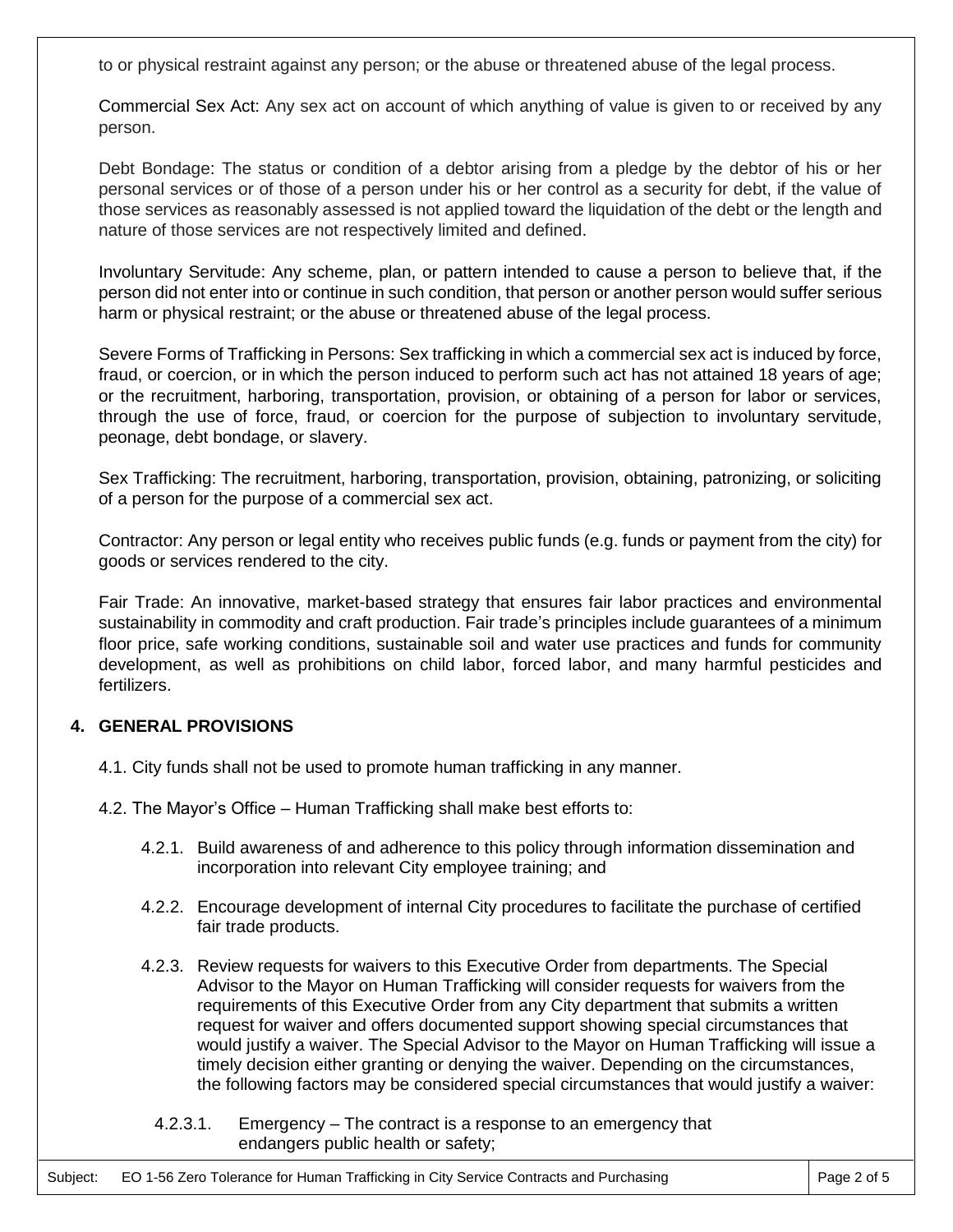- 4.2.3.2. Essential No other qualified responsive bidders comply with the requirements of this Executive Order and the contract is for a service or project that is essential to the City or public;
- 4.2.3.3. Sole Source Purchase of goods or services is available only from a single source and the contract is for a service or project that is essential to the City or public;
- 4.2.3.4. Adverse Impact Compliance with this Executive Order would cause an unreasonably adverse impact on the City's ability to obtain goods or services, unduly interfere with a department's contracting needs, or is likely to cause an unreasonably adverse financial impact on the City;
- 4.2.3.5. Bulk Purchasing purchases made using a cooperative purchasing program or pursuant to an interlocal agreement.
- 4.2.3.6. Cooperative Purchasing Program refers to (1) a cooperative purchasing organization that pulls the buying power of more than one organization to leverage volume to reduce cost or (2) an arrangement between two or more governmental entities to combine purchasing power to obtain advantages of volume purchases. Such programs may involve one or more governmental purchasing units purchasing from the same supplier or multiple suppliers.
- 4.2.3.7. Interlocal Agreement means an agreement between one or more governmental entities for performing governmental functions and services.
- 4.2.3.8. Federal Grants Any contract in which the federal government participates in the form of a grant or loan, or the City acts as a conduit for federal money and compliance with this Executive Order would violate such federal grant requirements or prevent the city from receiving such federal grant funds; or
- 4.2.3.9. General Other matters where the Special Advisor to the Mayor on Human Trafficking deems it to be in the City's best interest.
- 4.2.4. Develop City employee fair trade procurement resources including lists of approved products, contractors, bid specification language, and best practices;
- 4.2.5. Work with commodity providers, service providers and other contractors to include certified fair trade products on all relevant market basket lists, discount lists and contracts when feasible, allowed by law and fiscally prudent;
- 4.2.6. Work with contractors to develop automatic or streamlined data collection, for evaluating the effectiveness of this Executive Order;
- 4.2.7. Facilitate communication with City departments about fair trade procurement best practices;
- 4.2.8. Facilitate communication with City departments about fair trade procurement best practices
- 4.2.9. Encourage compliance with the Executive Order by City contractors.
- 4.3. No later than thirty (30) days after the effective date of the Executive Order, the City's Chief Procurement Officer and departments with delegated authority shall make best efforts to: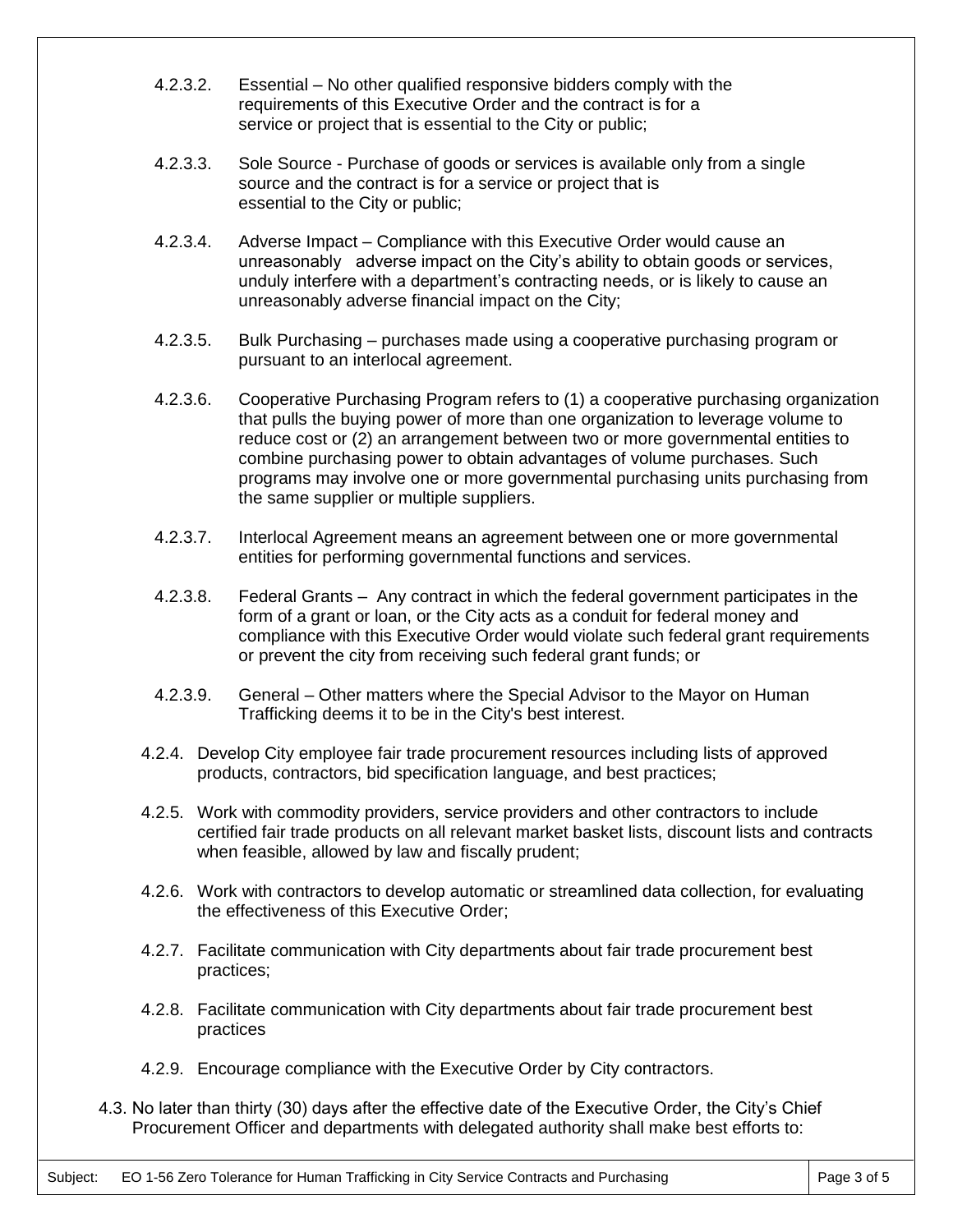- 4.3.1. Incorporate the requirements of this Executive Order into all formal competitive procurements issued after the effective date of this Executive Order and resulting contracts for which contract negotiations begin after the effective date of this Executive Order using the language approved by the Legal Department;
- 4.3.2. Add to the currently published Terms and Conditions for Purchase Orders (http://purchasing.houstontx.gov) the language approved by the Legal Department that requires the contractor to comply with this Executive Order.
- 4.4. No later than thirty (30) days after the effective date of the Executive Order, City Departments shall make best efforts to:
	- 4.4.1. Ensure that City Department staff that administers or manages contracts are aware of this Executive Order.
	- 4.4.2. Incorporate the requirements of this Executive Order contracts for which contract negotiations begin after the effective date of this Executive Order by using the language approved by the Legal Department;
	- 4.4.3. Encourage contractors that perform work for a department to comply with this Executive Order.
	- 4.4.4. Notify the City's Chief Procurement Officer and Special Advisor to the Mayor on Human Trafficking of any information received by a City department regarding any potential violations of this Executive Order.
	- 4.4.5. Select contractors that can comply with the Executive Order, unless a City department determines that it would be the City's best interest to select a contractor that declines to either comply with this Executive Order or accept the requisite Legal Department approved contract language, in which case the City department shall file a written request for a waiver to the Special Advisor to the Mayor on Human Trafficking documenting any factors listed in Section 4.2.3. of this Executive Order that may justify a waiver.
	- 4.4.6. Unless the Special Advisor to the Mayor on Human Trafficking grants a waiver pursuant to Section 4.2.3 of this Executive Order, all contracts and purchase orders shall include or reference language approved by the Legal Department that requires the contractor to comply with this Executive Order and all applicable program requirements in all contracts for the purchase of goods or services. Sample contract language is included in the Appendix.
- 4.5. Contractors shall make best efforts to:
	- 4.5.1. Comply with this Executive Order with respect to all contracts that were entered after the effective date of the Executive Order; and
	- 4.5.2. Notify the City's Chief Procurement Officer, City Attorney, and the Director of any information regarding possible human trafficking or violations of this Executive Order discovered in the performance of providing services or goods to the City.
	- 4.5.3. Pursuant to the terms of the purchase order or Contractor's agreement with the City and to the extent allowed by law, Contractors that have been found to have engaged or promoted—directly or indirectly—human trafficking may be subject to suspension or termination of the relationship with the City if no remedial action is taken in a manner acceptable to the City.